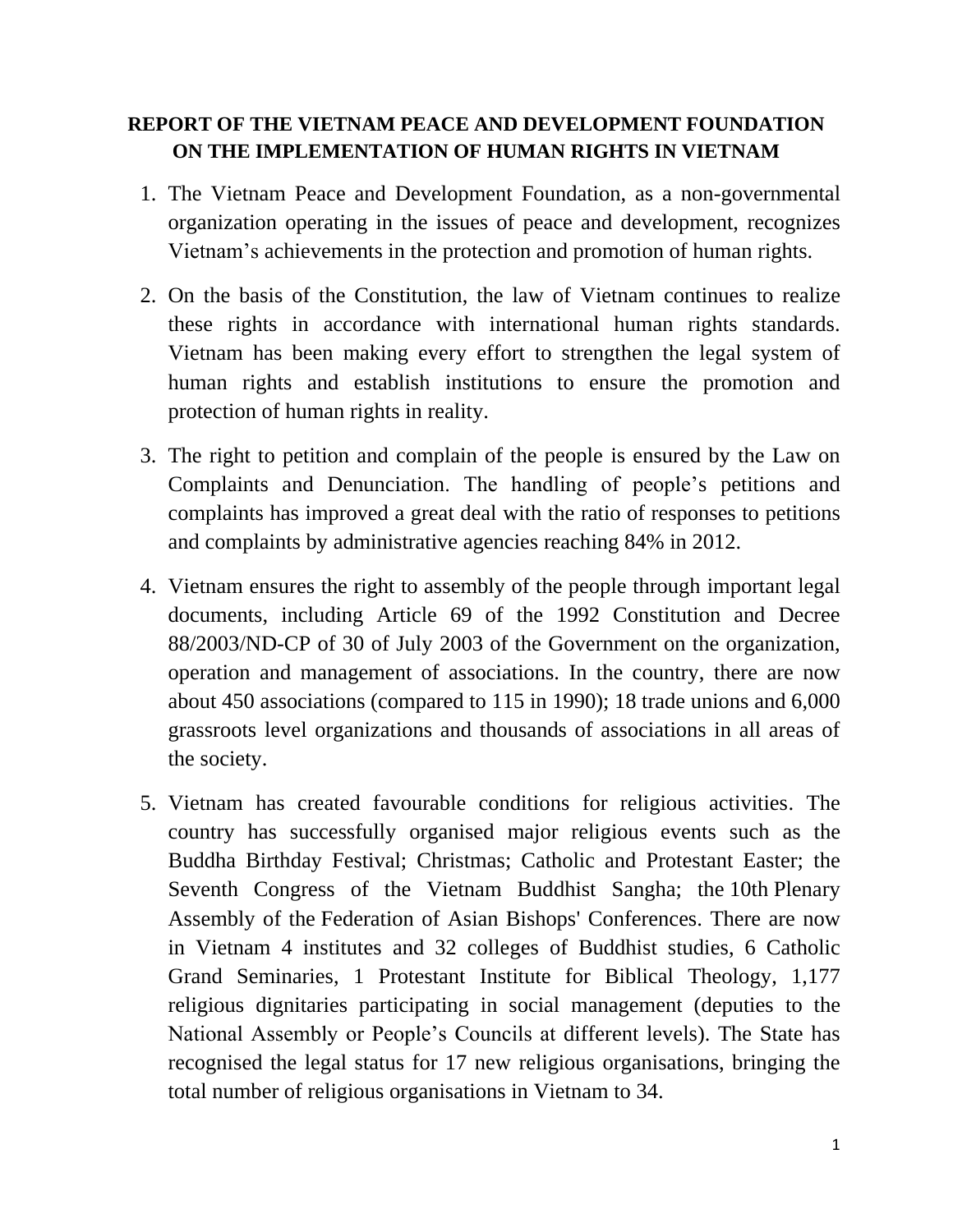- 6. The right to freedom of press and information of the Vietnamese people has been reflected through the rapid development of the mass media. There are now in Vietnam 728 press agencies with more than 900 publications (179 newspapers, 549 magazines, 67 radio and TV stations, 50 online newspapers, and 260 websites), 17,000 journalists, 191 social networking websites, 2.5 million blogs, 32.4 million internet users, up 10.4 percent against 2011 and ranking second in Asia-Pacific in terms of internet development (according to the International Telecommunication Union). The democracy and transparency practiced by the State is strengthened through the critiques from the press, media and feedback of people. Cabinet members are now responsible for not only attending the Q & A sessions of the National Assembly but also answering people's questions through live TV and radio programmes. All people have a chance to contribute their ideas to the draft amended version of the 1992 Constitution. (By 30 April, there have been more than 26 million ideas gathered through 28,000 seminars and conferences).
- 7. Regarding education and training, the Government has made efforts by increasing budget allocations to the current figure of 20% of total public expenditures. Education quality has also been improved. 99.5% of the communes have primary schools, 93.2% junior high schools, 12.9% senior high schools, and 96.6% kindergartens. By 2012, 100% of the communes had achieved universal primary education, many had achieved universal secondary education; nation-wide enrolment rate of primary education at the right age was recorded at nearly 98%.
- 8. The law and policies of Vietnam consistently follow the principles of equality, unity, and mutual respect and support for shared progress among ethnicities. The Government has also paid due attention to improving health care for areas of ethnic minorities: health network has been developed, district and provincial hospitals have been improved, 99.39% of the communes have medical clinics, 77.8% of the communes achieved national standards for health care.
- 9. Vietnam is a party to almost all core international human rights treaties, including the International Covenant on Civil and Political Rights (ICCPR);